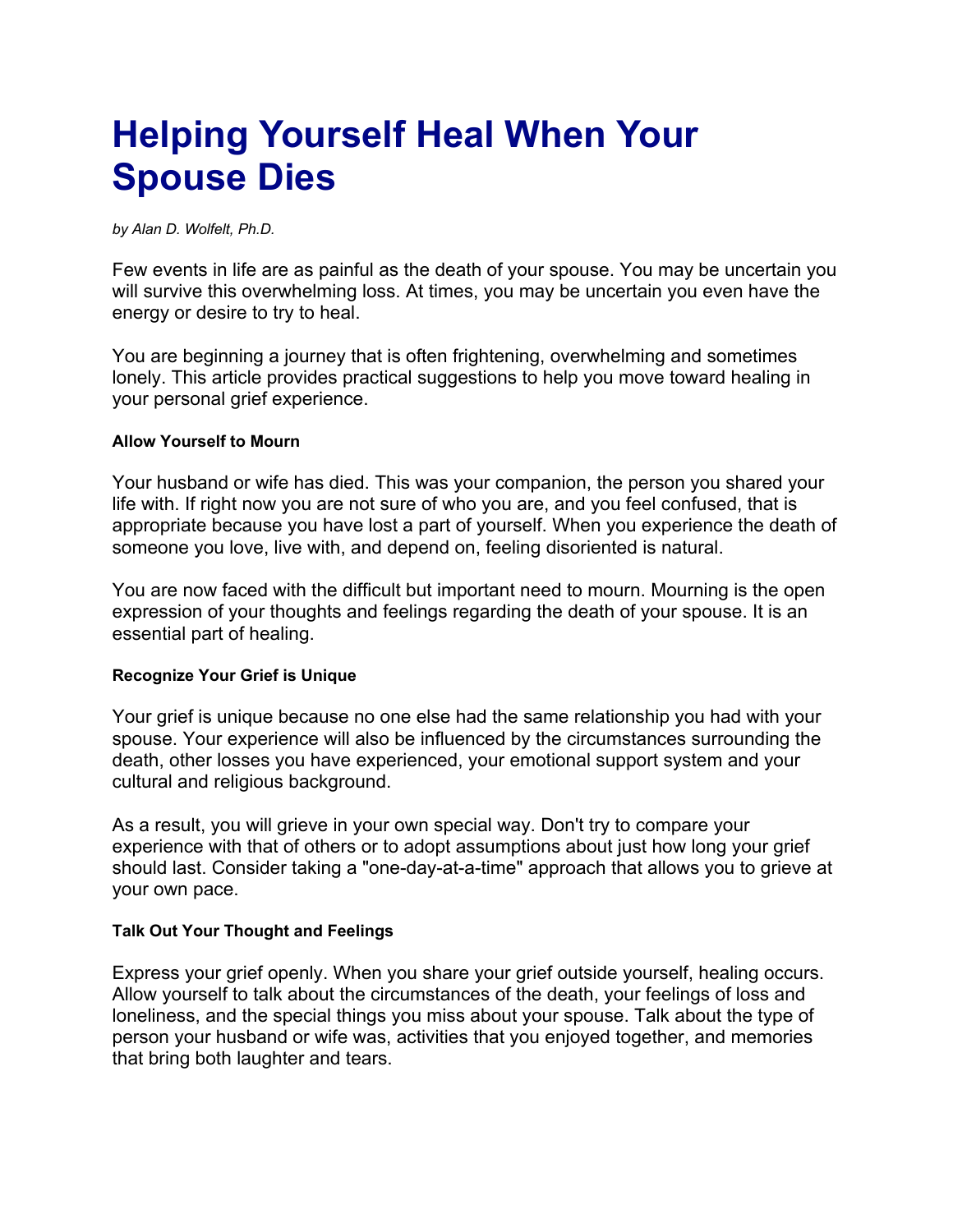Whatever you do, don't ignore your grief. You have been wounded by this loss, and your wound needs to be attended to. Allow yourself to speak from your heart, not just your head. Doing so doesn't mean you are losing control, or going "crazy." It is a normal part of your grief journey.

# **Expect to Feel a Multitude of Emotions**

Experiencing the death of your spouse affects your head, heart and spirit, so you may experience a variety of emotions as part of your grief work. It is called work because it takes a great deal of energy and effort to heal. Confusion, disorientation, fear, guilt, relief and anger are just a few of the emotions you may feel. Sometimes these emotions will follow each other within a short period of time. Or they may occur simultaneously.

As strange as some of these emotions may seem, they are normal and healthy. Allow yourself to learn from these feelings. And don't be surprised if out of nowhere you suddenly experience surges of grief, even at the most unexpected times. These grief attacks can be frightening and leave you feeling overwhelmed. They are, however, a natural response to the death of someone loved. Find someone who understands your feelings and will allow you to talk about them.

# **Find a Support System**

Reaching out to others and accepting support is often difficult, particularly when you hurt so much. But the most compassionate self-action you can take at this difficult time is to find a support system of caring friends and relatives who will provide the understanding you need. Seek out those persons who will "walk with," not "in front of" or "behind" you in your journey through grief. Find out if there is a support group in your area that you might want to attend. There is no substitute for learning from other persons who have experienced the death of their spouse.

Avoid people who are critical or who try to steal your grief from you. They may tell you "time heals all wounds" or "you will get over it" or "keep your chin up." While these comments may be well-intended, you do not have to accept them. Find those people who encourage you to be yourself and acknowledge your feelings-both happy and sad. You have a right to express your grief; no one has the right to take it away.

# **Be tolerant of Your Physical and Emotional Limits**

Your feelings of loss and sadness will probably leave you fatigued. Your ability to think clearly and make decisions may be impaired. And your low energy level may naturally slow you down. Respect what your body and mind are telling you. Get daily rest. Eat balanced meals. Lighten your schedule as much as possible.

Ask yourself: Am I treating myself better or worse than I would treat a good friend? Am I being too hard on myself? You may think you should be more capable, more in control, and "getting over" your grief. These are inappropriate expectations and may complicate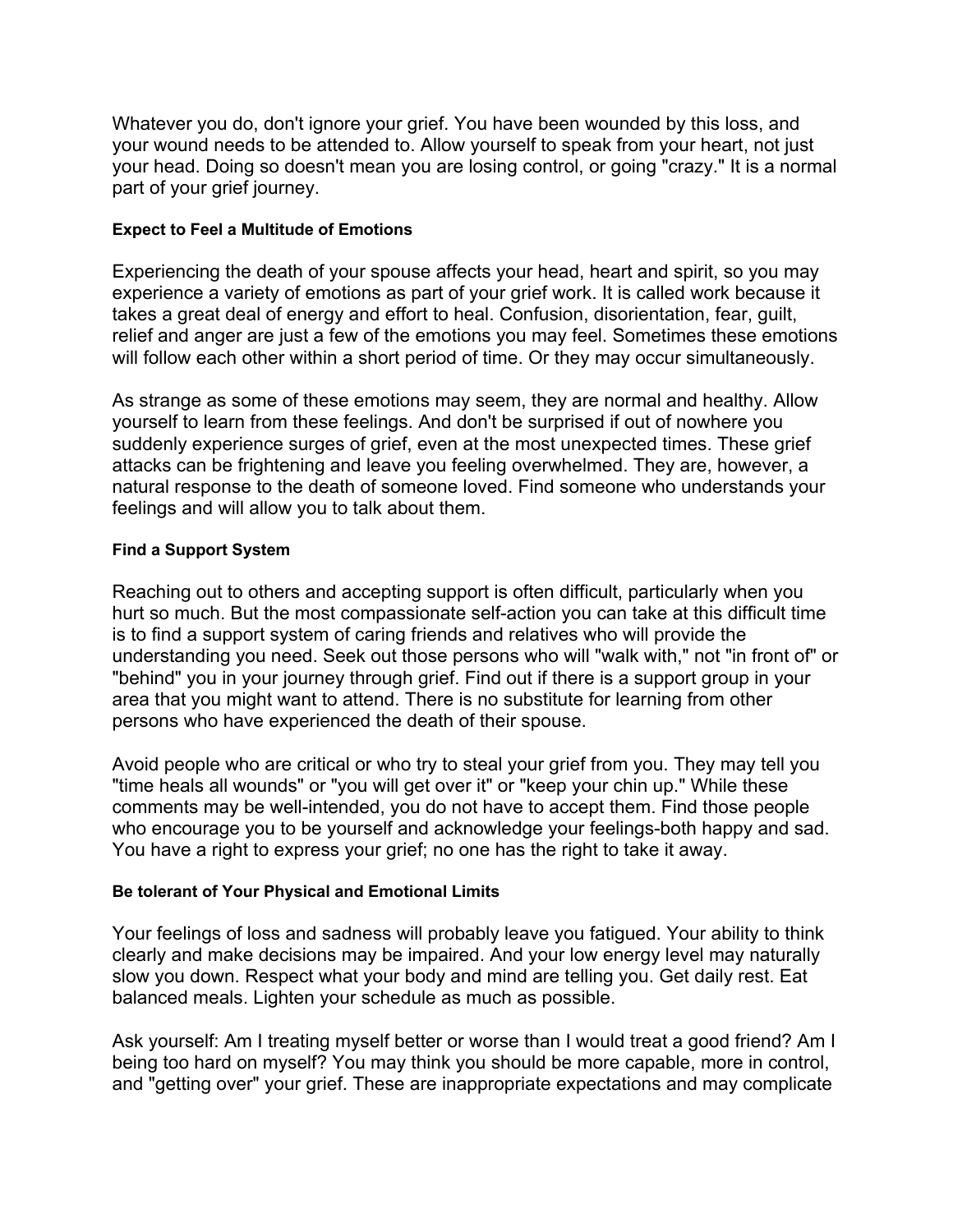your healing. Think of it this way: caring for yourself doesn't mean feeling sorry for yourself; it means you are using your survival skills.

#### **Take Your Time With Your Spouse's Personal Belongings**

You, and only you, should decide what is done when with your spouse's clothes and personal belongings. Don't force yourself to go through these things until you are ready to. Take your time. Right now you may not have the energy or desire to do anything with them.

Remember that some people may try to measure your healing by how quickly they can get you to do something with these belongings. Don't let them make decisions for you. It isn't hurting anything to leave your spouse's belongings right where they are for now. Odds are, when you have the energy to go through them you will. Again, only you should determine when the time is right for you.

#### **Be Compassionate With Yourself During Holidays, Anniversaries and Special Occasions**

You will probably find that some days make you miss your spouse more than others. Days and events that held special meaning for you as a couple, such as your birthday, your spouse's birthday, your wedding anniversary or holidays, may be more difficult to go through by yourself.

These events emphasize the absence of your husband or wife. The reawakening of painful emotions may leave you feeling drained. Learn from these feelings and never try to take away the hurt. If you belong to a support group, perhaps you can have a special friend stay in close contact with you during these naturally difficult days.

# **Treasure Your Memories**

Memories are one of the best legacies that exist after your spouse dies. Treasure those memories that comfort you, but also explore those that may trouble you. Even difficult memories find healing in expression. Share memories with those who listen well and support you. Recognize that your memories may make you laugh or cry. In either case, they are a lasting part of the relationship you had with a very special person in your life.

You may also find comfort in finding a way to commemorate your spouse's life. If your spouse liked nature, plant a tree you know he or she would have liked. If your spouse liked a certain piece of music, play it often while you embrace some of your favorite memories. Or, you may want to create a memory book of photos that portray your life together as a couple. Remember-healing in grief doesn't mean forgetting your spouse and the life you shared together.

# **Embrace Your Spirituality**

If faith is part of your life, express it in ways that seem appropriate to you. Allow yourself to be around people who understand and support your religious beliefs. If you are angry